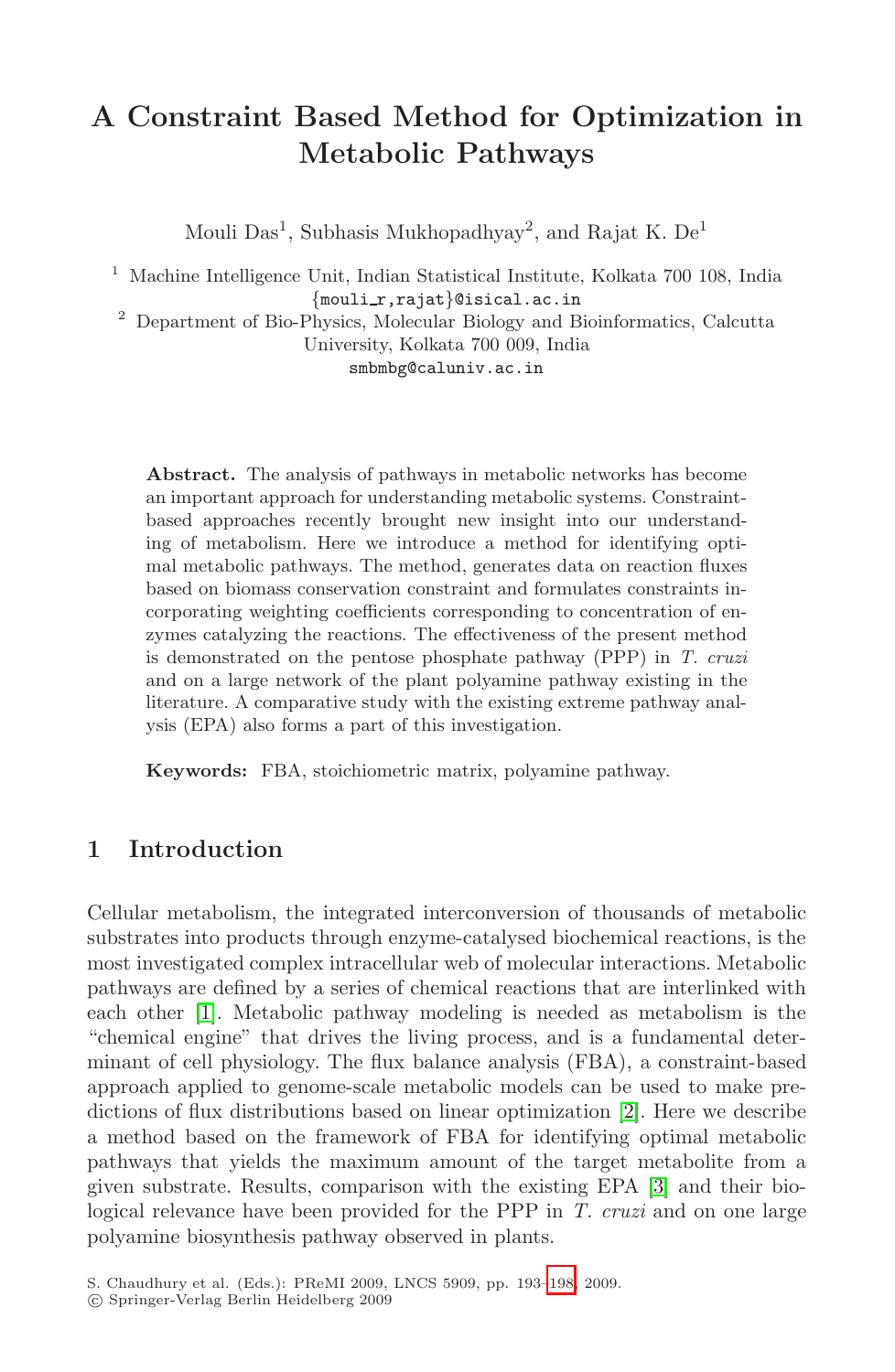194 M. Das, S. Mukhopadhyay, and R.K. De

# <span id="page-1-1"></span>**2 A Constraint Based Method**

A metabolic network consists of internal fluxes  $v$  within the network and exchange fluxes b that can either enter or exit the system. The rate of growth of the target metabolite B on the starting metabolite A, which needs to be maximized is the algebraic sum of the weighted fluxes of  $R_1, R_2, \ldots, R_s$  reactions by s different paths and is given by

$$
z = \sum_{k=1}^{s} c_k v_k \tag{1}
$$

<span id="page-1-0"></span> $c_k$  indicates the enzyme concentration level. The flux vectors, **v** that satisfy approximately the quasi-steady state condition  $S \mathbf{v} \approx 0$  and the inequalities described later are generated. **S** is the  $m \times n$  stoichiometric matrix with m as the number of metabolites and  $n$  as the number of reactions. We generate  $l$ number of basis vectors  $\mathbf{v}_b$  that form the null space of **S** and also generate l number of non-negative random numbers  $a_p$ ,  $p = 1, 2, \ldots, l$  to generate a vector  $\mathbf{v} = \sum_{p=1}^{l} a_p \mathbf{v}_{bp}$  satisfying the following inequality constraints. All the internal fluxes are positive yielding:  $v_i \geq 0, \forall i$ . The constraints on the exchange fluxes depending on their direction can be expressed as  $\alpha_j \leq b_j \leq \beta_j$  where  $\alpha_j \in \{-\infty, 0\}$ and  $\beta_i \in \{0, \infty\}$ . In real syste[ms](#page-1-1) the ge[ne](#page-1-0)s may [no](#page-1-0)t be expressed at the required level. So we define a new set of constraints as

$$
S(Cv) = 0 \tag{2}
$$

where **C** is an  $n \times n$  diagonal matrix whose *i*-th diagonal element is  $c_i$  for each *i*. That is, if  $\mathbf{C} = [\gamma_{ij}]_{n \times n}$ , then  $\gamma_{ij} = \delta_{ij} c_i$ , where  $\delta_{ij}$  is the Kronecker delta. So the problem boils down to a maximization problem, where  $z$  is maximized with respect to **c**, subject to satisfying the constraint given in equation(2) along with the inequality constraints. Combining equations (1) and (2), we can reformulate the objective function as

$$
y = 1/z + \mathbf{\Lambda}^T .(\mathbf{S} . (\mathbf{C} . \mathbf{v}))
$$
\n(3)

that has to be minimized with respect to the weighting factors  $c_i$  for all  $i$ . The term  $\mathbf{\Lambda} = [\lambda_1, \lambda_2, \dots, \lambda_m]^T$  is the regularizing parameter. Initially, a set of random values in  $[0, 1]$  corresponding to  $c_i$ 's are generated which are then modified iteratively by gradient descent optimization algorithm, where  $\Delta c_i = -\eta \partial y / \partial c_i$ . The term  $\eta$  is a small positive quantity indicating the rate of modification. The modified value of  $c_i$  is given by  $c_i(t + 1) = c_i(t) + \Delta c_i$ ,  $\forall i, t = 0, 1, 2, \ldots \lambda$  is chosen empirically from 0.1 to 1.0 in steps of 0.1. For each value of  $\lambda$  as we are increasing the number of iterations, the value of y gradually decreases and the corresponding c*i*-values indicate an optimal pathway.

#### **3 Results and Comparison**

When applied to various organisms, the constraint based method yields more significant and biologically relevant results as compared to that of EPA. Here,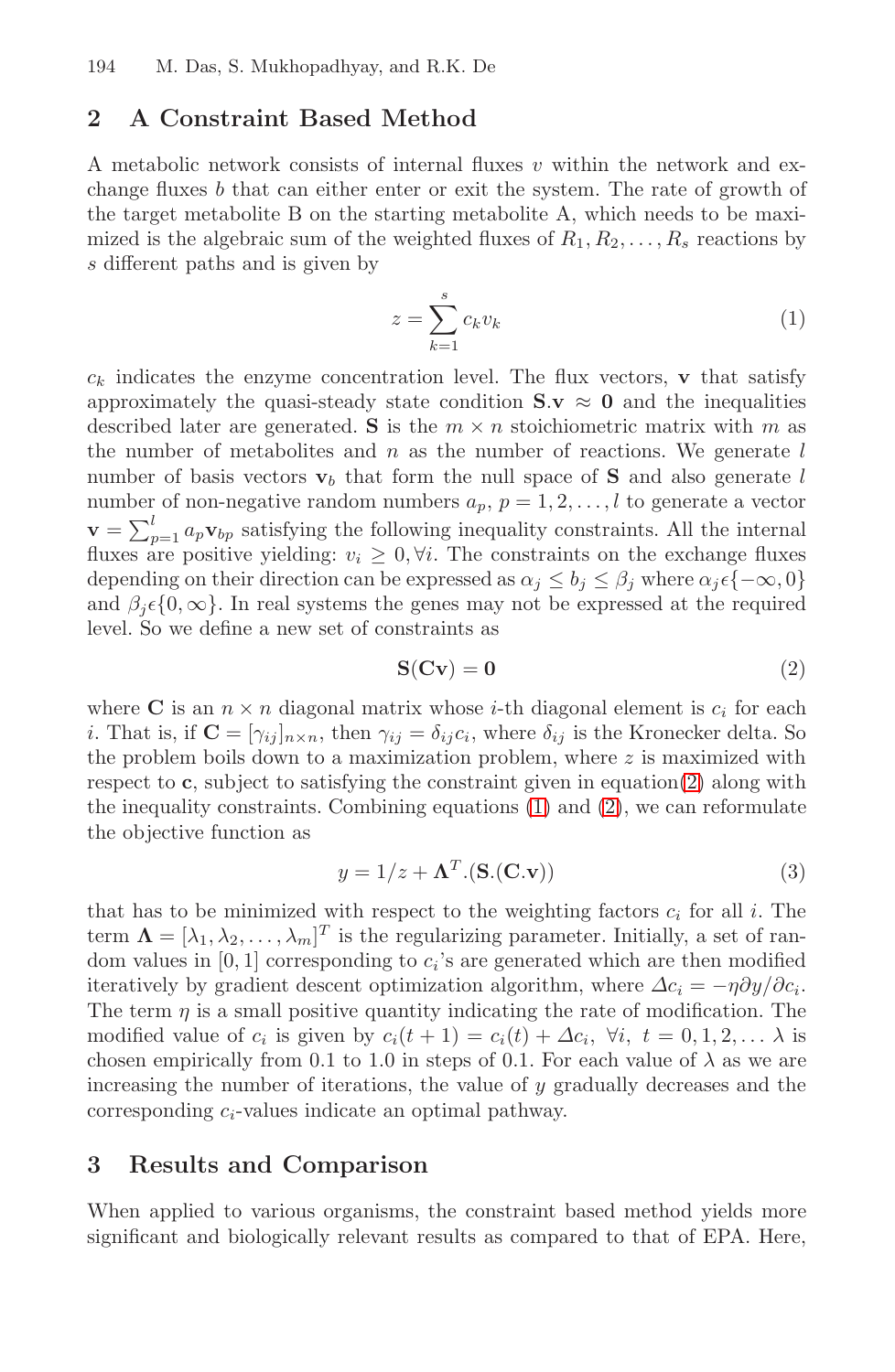

**Fig. 1.** Pentose Phosphate Pathway in *T. cruzi*

we apply our method to the PPP in the parasite *T. cruzi* and on one large plant polyamine pathway obtained from the KEGG database <sup>1</sup>.

PPP is an anabolic pathway that utilizes 6 carbons of glucose to generate NADPH (reduced form of NADP+) and pentose(5-carbon) sugars. The PPP is a key meta[bo](#page-5-3)lic process in the cell because it provides reductive power, ribose-5-phosphate and glycolytic intermediates. The pathway has an oxidative phase that generates NADPH, and the second non-oxidative phase synthesizes 5-carbon sugars [4]. The biochemical evidence obtained so far suggest that the oxidative branch is essential for protection of the parasite against oxidative stress. The PPP has been shown to be functional in T. cruzi and the seven enzymes of the pathway have been expressed and fully characterized. The balance between the 2 branches is necessary to maintain the metabolic efficiency of the cancer cell for growth and proliferation [5]. The pathway consists of 18 metabolites and 33 fluxes (Fig. 1) where the starting and target metabolites are  $\alpha$ -D-Glucose-6P, D-Glyceraldehyde-3P and β-D-Fructose-6P respectively. The present method generates the optimal pathway as  $\alpha-D-Glucos\theta$  →  $\beta-D-Glucos\theta$  →  $D-Glucono-1, 5lactone-6P \rightarrow 6-Phospho-D-Gluconate \rightarrow D-Ribulose 5P \rightarrow D - Xylulose - 5P + D - Erythrose - 4P \rightarrow D - Glyceraldehyde 3P + \beta - D - Fructose - 6P$ . The EPA method generates a different pathway

<sup>1</sup> http://www.genome.jp/kegg/pathway.html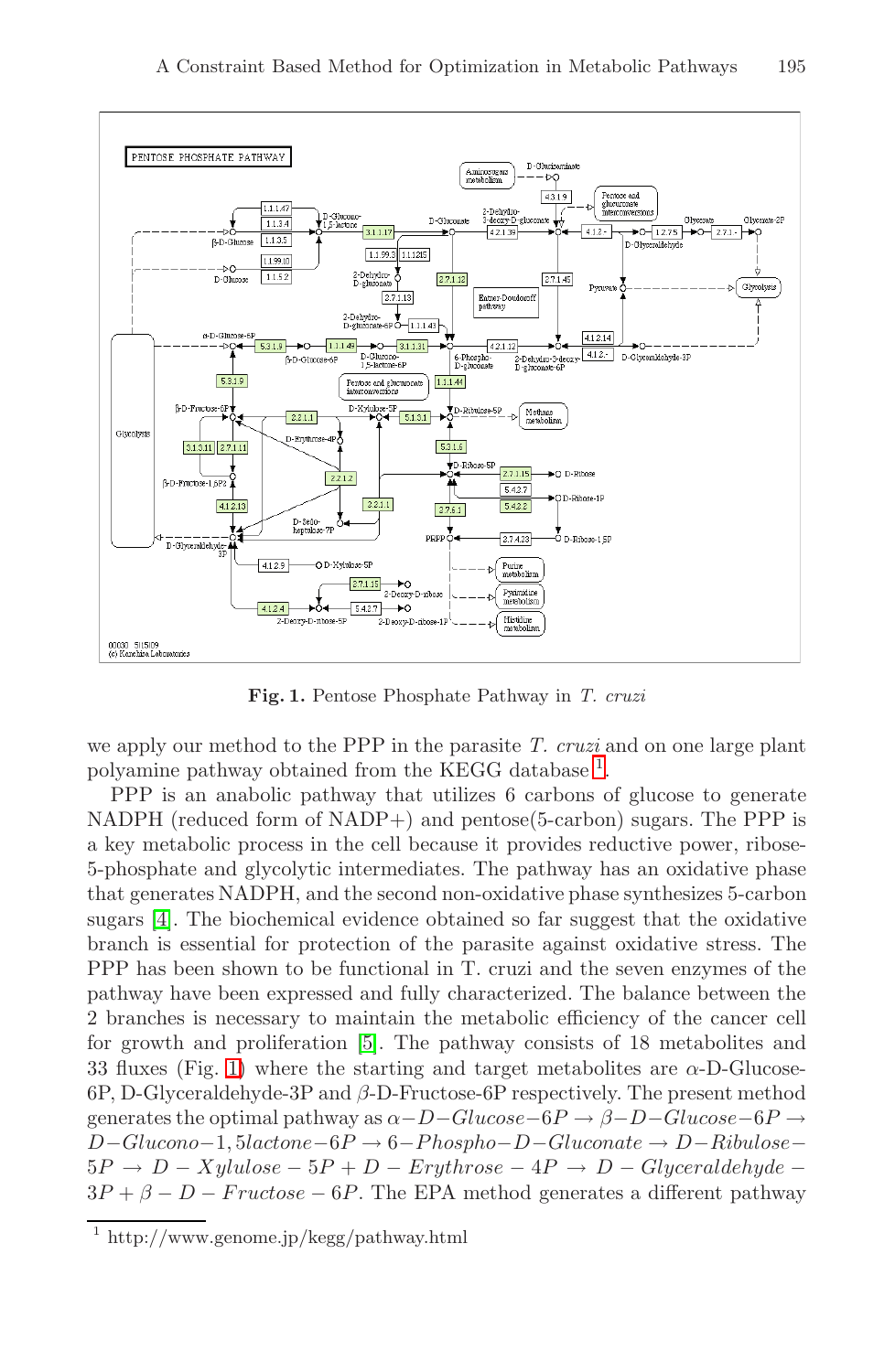

<span id="page-3-0"></span>**Fig. 2.** Polyamine pa[thw](#page-5-4)ay

as  $\alpha - D - Glucose - 6P \rightarrow \beta - D - Fructose - 6P \rightarrow D - Xyllulose - 5P +$  $D - Erythrose - 4P \rightarrow D - Glyceraldehyde - 3P + \beta - D - Fructose - 6P.$ 

Polyamines (PAs) are naturally occurring low molecular weight, polycationic, aliphatic nitrogenous comp[ou](#page-5-5)nds found in all organisms and are essential for cellular proliferation and normal cellular function. The most common PAs in plants are spermidine, spermine and their precursor putrescine [6]. PAs take part in many important cellular processes su[ch](#page-5-6) as cell division, protein synthesis, DNA replication and response to abiotic stress. The polycationic nature of PAs is one of the main properties believed to mediate their biological activity. They are, indeed, able to bind several negatively charged molecules, such as DNA, proteins, membrane phospholipids and proteins. Polyamine biosynthetic pathways in plants have been well elucidated [7]. The intermediate metabolite putrescine is formed either by direct decarboxylation of L-ornithine by the enzyme ornithine decarboxylase (ODC, EC 4.1.1.17), or by decarboxylation of arginine by arginine decarboxylase (ADC, EC 4.1.1.19) via agmatine [8]. Spermidine and the target metabolite spermine are synthesized by the sequential addition of an aminopropyl group to putrescine by spet-midine synthase and spermine synthase, respectively. The aminopropyl group is donated by decarboxylated S-adenosylmethionine (SAM), which is produced by S-adenosylmethionine decarboxylase (SAMDC, EC 4.1.1.50). There are 66 reactions and 42 metabolites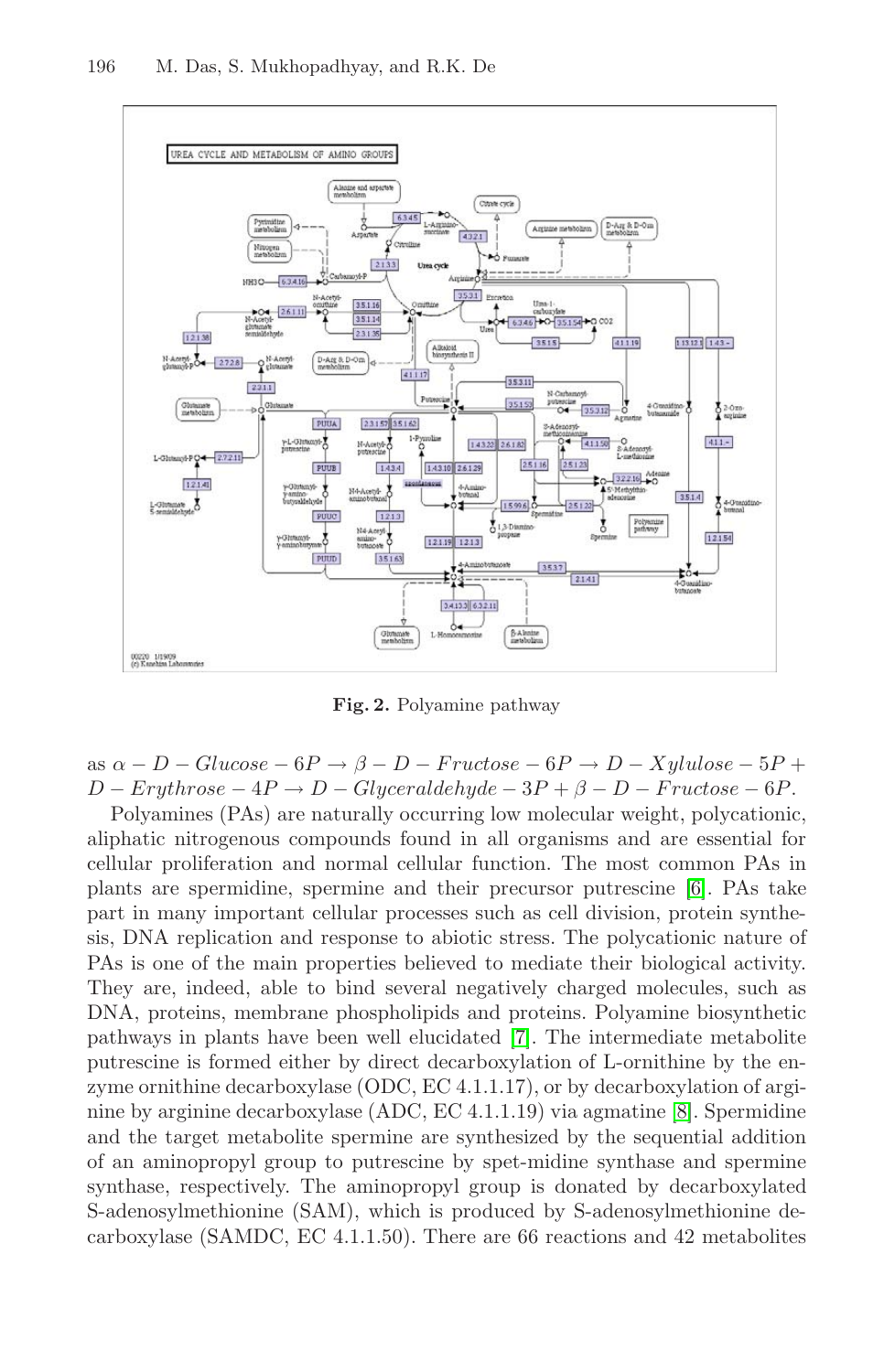for the pathway (Fig. 2) where we are maximizing the [yie](#page-5-7)ld of Spermine from the starting metabolite Arginine. The present method generates the optimal paths as follows:  $Arginine \rightarrow Ornithmetic \rightarrow Petrescine \rightarrow Spermine \rightarrow Spermine$ and  $Arginine \rightarrow Agmatine \rightarrow Putrescine \rightarrow Spermidine \rightarrow Spermine$ . The EPA method results in  $Arginine \rightarrow Agmatine \rightarrow Putrescine \rightarrow Spermidine \rightarrow$ Spermine as an optimal pathway. It has been demonstrated in various plant tissues that the pathway obtained by our method (ornithine decarboxylase pathway) is active in cell proliferation and the the pathway obtained by EPA (arginine decarboxylase pathway) is involved in embryo and organ differentiation [9].

## **4 Biological Relevance and Validation**

There are 2 paths starting from  $\alpha - D - Glucose - 6P$  in the PPP in *T. cruzi* (Fig. 1) leading to formation of  $\beta - D - Glucose - 6P$  and  $\beta - D - Fructose - 6P$ in the 2 branches. The path through  $\beta - D - Glucose - 6P$  is followed till the intermediate metabolite  $D - Ribulose - 5P$  which gets divided into 2 paths of which the one leading to formation of  $D - Xylulose - 5P + D - Eryth rose - 4P$ is followed as it terminates in the desired target and the other path leading to  $D - Ribose - 5P$  is not followed as it ends up in some other target. Of the 2 paths emerging from  $D - Xylulose - 5P + D - Eryth rose - 4P$ , the path leading to  $\beta - D - Fructose - 6P$  is not followed as it terminates in  $2 - Deoxy - D - ribose$  which is not the desired target. The other path leads to formation of  $D - Glyceraldehyde - 3P + \beta - D - Fructose - 6P$  which are the desired targets. The first 3 steps of the PPP which has been produced by the constraint based method, glucose 6-ph[osp](#page-3-0)hate converted to ribulose 5 phosphate by the actions of the enzymes glucose 6-phosphate dehydrogenase (Glc6PD, EC 1.1.1.49), 6-phosphogluconolactonase (6PGL, EC 3.1.1.31) and 6phosphogluconate dehydrogenase (6PGDH, EC 1.1.1.44) are crucial paths. These reactions are the only source of NADPH, which is needed to reduce peroxides and other oxidizing agents that may otherwise damage the cell. The sequence of steps that leads to formation of the optimal path has been cited in [10].

Starting from arginine there are five paths leading to formation of ornithine, urea, agmatine, 4-Guanidino-butanamide and 2-Oxo-arginine (Fig. 2). The path that leads to urea, 4-Guanidino-butanamide and 2-Oxo-arginine are not followed as they donot lead to the desired target. The paths leading to agmatine and ornithine are followed as they terminate in the desired target. Of the 3 paths emerging from ornithine the paths leading to formation of citrulline and N-acetyl-ornithine are not followed as they donot terminate in the desired target. The path that leads to putrescine is followed. Of the 4 paths emerging from Putrescine, the paths leading to  $\gamma$ -L-glutamyl-putrescine, N-Acetyl-putrescine and 4-Amino-butanal are not followed as they terminate in some other end products. The path leading to spermidine is followed as it leads to the desired target. From spermidine there are 3 paths forming 1,3-Diamino-propane, 4-Aminobutanal and spermine as the intermediate metabolites. The path leading to spermine is